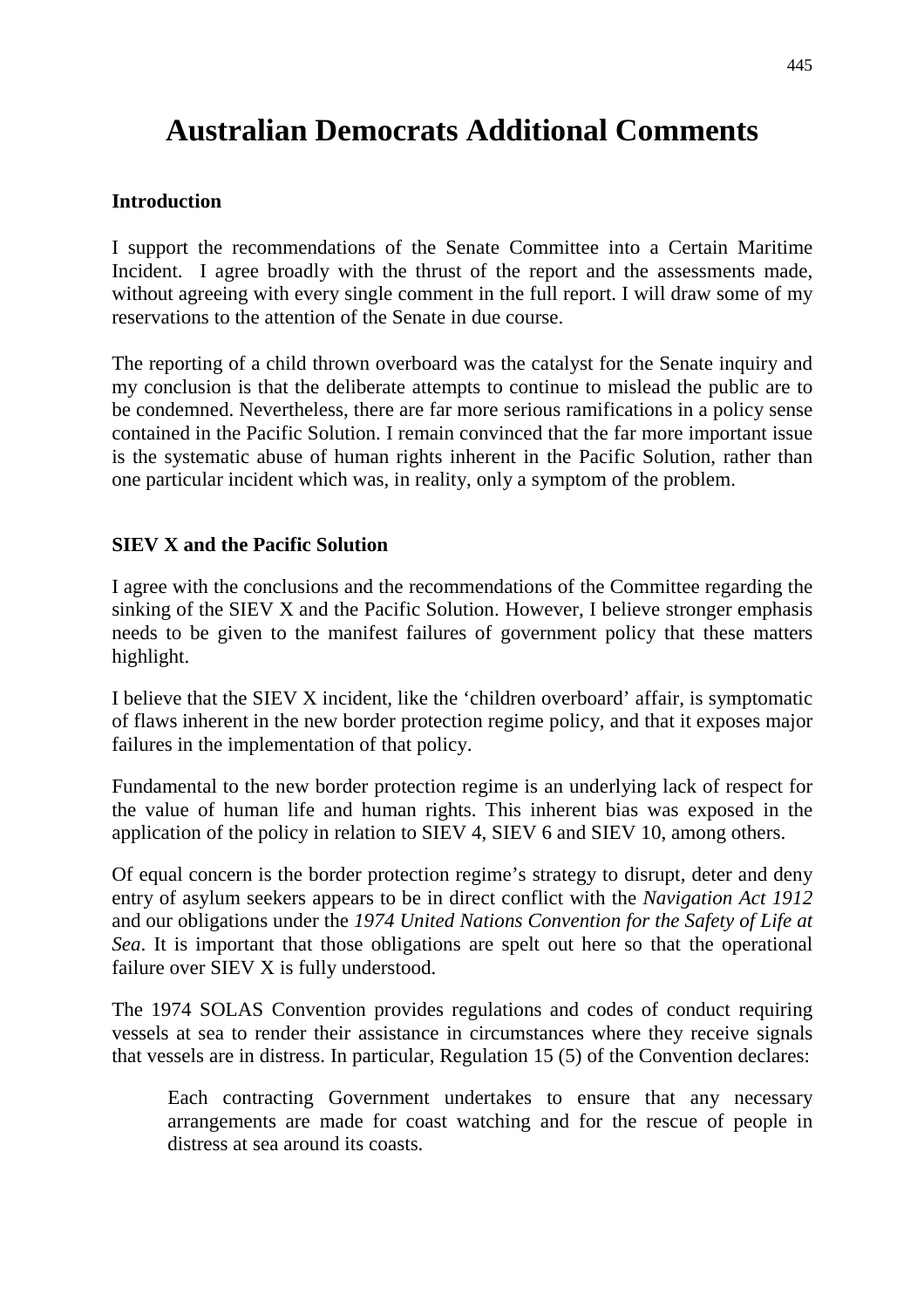Also of note, Section 207 the *Navigation Act 1912* (Cth) defines a 'seaworthy' vessel as:

207 (1) A ship shall not be deemed seaworthy under this Act unless

- i) It is in a fit state as to condition of hull and equipment, boilers and machinery, stowage of ballast or cargo, number and qualifications of crew including officers and in every other respect to encounter ordinary perils of the voyage then entered upon and
- ii) It is not overloaded

These two points should be borne in mind in the discussion on SIEV X that follows.

### **SIEV X**

In assessing the SIEV X episode, the Committee examined whether there was enough information available to warrant Australian officials acting to rearrange the maritime surveillance pattern and the deployment of RAN vessels with a view to saving survivors in the water or searching for the vessel before it sank.<sup>1</sup>

Crucial to an assessment of this question is the intelligence gathered by Australian agencies and, moreover, *how* it was used in decision making.

The Committee noted that 'intelligence did suggest a vessel had left a location in South West Java and, if concerns had triggered a response, it is possible that a search could have been mounted based on these coordinates'. However, the Committee found that because the information received on the vessel's point of departure was incorrect (SIEV X in fact departed from Sumatra, not Java), a search 'may not have found the vessel'.<sup>2</sup>

The Committee also concluded that, because the intelligence on SIEV X was imprecise and not supported by the normal signs of a vessel in distress or potential peril, it could not 'find grounds for believing that negligence or dereliction of duty was committed in relation to SIEV  $X^3$ .

I consider, however, that to understand the SIEV X tragedy fully, two key characteristics of the Government's border protection regime need to be highlighted. First, the response of Australian officials to the SIEV X intelligence reveals the inherent bias, noted already, pervading the Government's border protection regime in its totality – a bias that is skewed towards 'detecting, deterring and denying' asylum seekers rather than reacting to warnings of the danger to people attempting the

<sup>1</sup> Majority Report, 9.132

<sup>2</sup> Majority Report, 9.135

<sup>3</sup> Majority Report, 9.136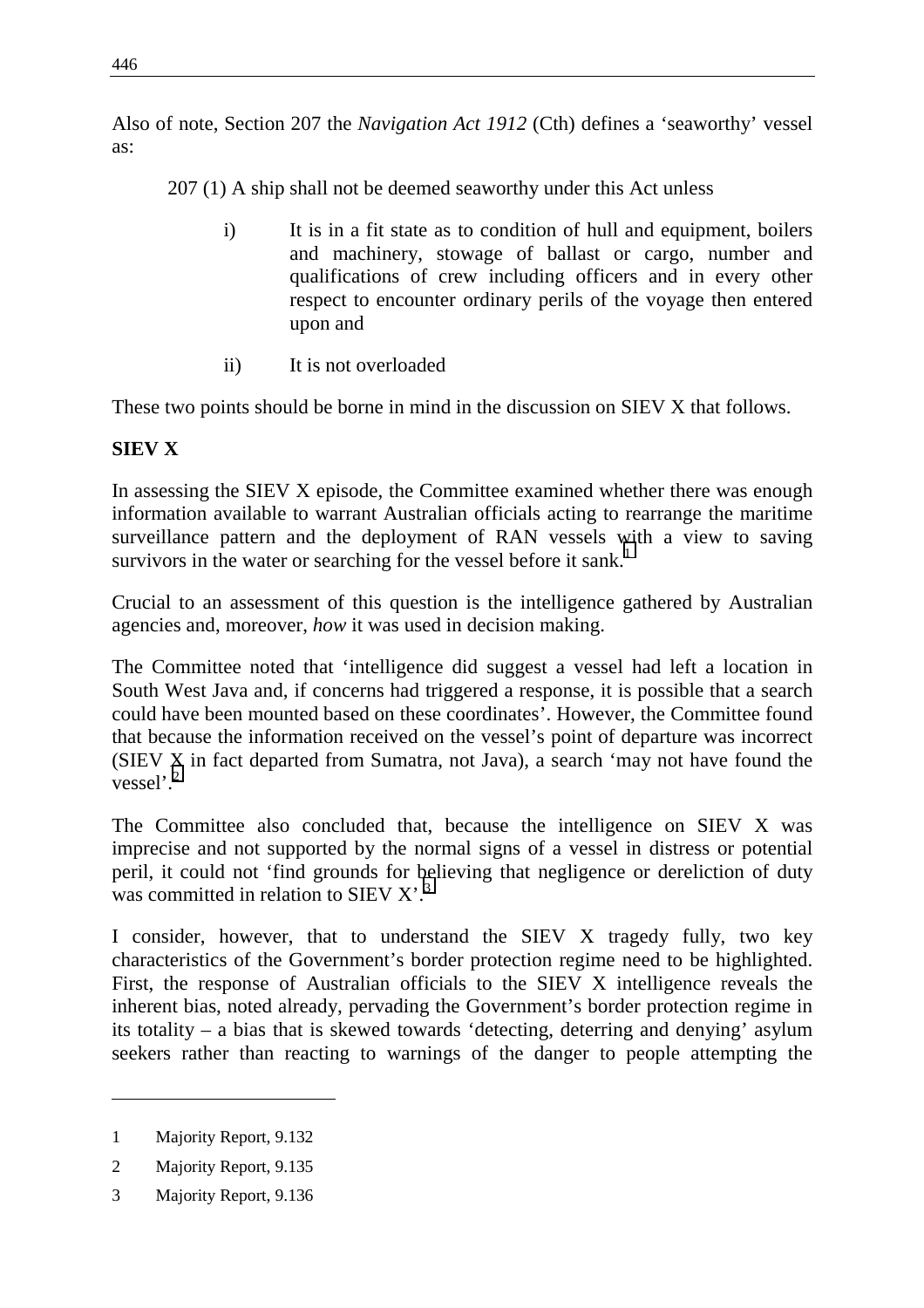passage to Australia in unseaworthy vessels. This bias can be seen in the mindset of those handling and analysing the intelligence on SIEV X.

It is evidenced in HQNORCOM's explanation of the frame of reference through which boat arrival intelligence was viewed and interpreted. HQNORCOM, the operational command centre for Operation Relex, described the relationship between operational priorities and intelligence in the following manner:

HQNORCOM's priority task was to detect, deter and, if directed, return SIEVs attempting to gain access to Australian territory. Consequently, the priority intelligence focus within HQNORCOM was, and continues to be, the determination of when and where SIEVs will arrive in Australia's contiguous zone. 4

While HQNORCOM did say that SOLAS concerns figured in intelligence assessments when relevant and the information was consistent and credible, $5$  it is clear that such concerns were a lesser order priority than the primary focus on detection and interception.

It is within this framework that the intelligence on SIEV X was analysed and interpreted. It is little wonder, then, that the warning signs of SIEV X's plight were discounted or overlooked by Australian authorities. This is apparent in the response by various agencies to the vital AFP intelligence of 20 and 22 October.

As the Committee report details, the personal assessment of the AFP officer handling these reports from a source in Indonesia was that the vessel was at increased risk owing to overcrowding. It does not require 20-20 vision in hindsight to recognise that 400 passengers on a vessel belonging to a people smuggler, well known to Australian officials as using smaller than normal vessels, was a tragedy in the making.

And yet Coastwatch appears to have considered that this piece of the intelligence on SIEV X did not warrant passing on to the ADF. While there may have been doubts about the veracity of the source of this intelligence, the danger signs contained in this information should have prompted a search for corroborating intelligence and 'collateral information' about the vessel's condition. That is how an intelligence system should operate. That it did not reflects not only a mindset geared towards deterring and denying asylum seekers, but also an intelligence system that had serious organisational flaws and failings.

Which brings me to my second concern about how the SIEV X tragedy reveals the nature of the border protection regime. The flaws inherent in the policy itself were also manifest in the organisational arrangements – the grandiosely named 'architecture' – put in place to support it. A policy made on the run results in an organisational framework patched together in an ad hoc fashion. Witness for instance

<sup>4</sup> Defence Answers to Questions on Notice, 20 September 2002 W66.

<sup>5</sup> Defence Answers to Questions on Notice, 20 September 2002 W67.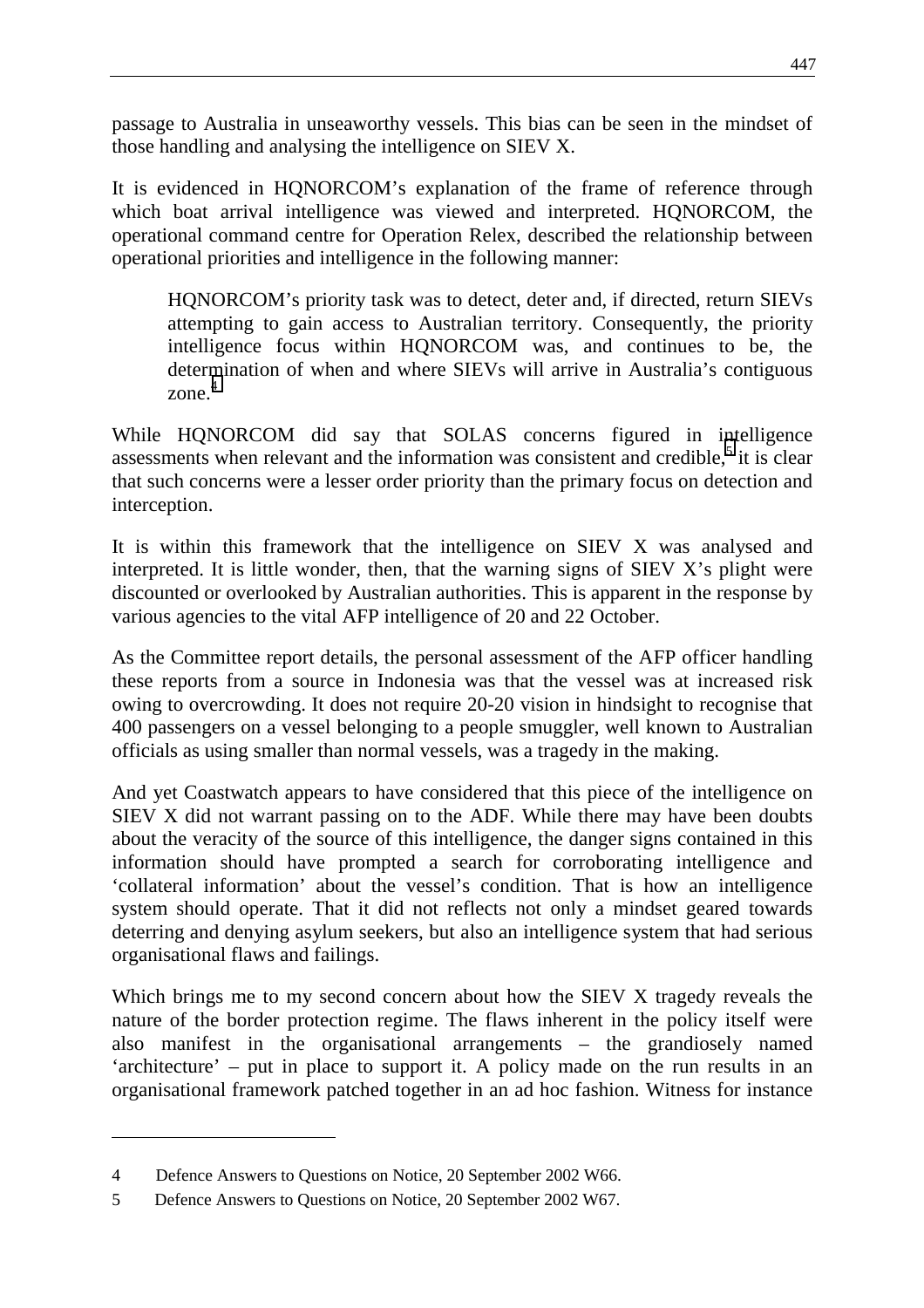the Navy's admission to the Committee that frontline ships of the fleet had to be rushed home from Southeast Asia for redeployment in Operation Relex.

It is within this context that the communication breakdowns with the SIEV X intelligence need to be understood. As the Committee report notes, there were four instances that we know of when intelligence on SIEV X was mishandled:

- Coastwatch's failure to convey the report that the vessel was at increased risk due to overcrowding to the ADF on 20 October;
- The failure, presumably of Coastwatch again, to forward the intelligence to DIMIA, the peak agency for intelligence matters on border protection;
- The failure to raise the substance of the AFP intelligence of 20 October at the meeting that day of the People Smuggling Taskforce; and
- The partial transmission of the AFP intelligence of 22 October from Coastwatch to the search and rescue authorities at AusSAR, which omitted the critical information that SIEV X was thought to be overcrowded with 400 passengers on board.

The Committee rightly notes that these failings indicate systemic problems in the intelligence 'architecture'. It is possible that if the AFP intelligence reports had been sent in their entirety to all in the decision making system, then more vigorous action might have been taken, even if this only amounted to requests to the source intelligence agencies for urgent corroboration of the initial warning signals.

In any event, the Committee report is right to conclude that the original breakdowns in the intelligence handling were compounded by the subsequent failure to conduct a review of the SIEV X episode. More recent investigations of the intelligence system for the border protection regime have shown that the organisational weaknesses exposed by the SIEV X are not isolated but systemic in nature. An audit earlier in 2002 by of the Australian National Audit Office (ANAO) identified manifold problems in the management framework for the inter-agency intelligence system to counter illegal immigration. The ANAO found:

- that DIMIA did not develop a strategy or a framework for investigating organised people smuggling resulting in
- a lack of clarity across the organisation concerning the objectives scope and focus of the People Smuggling Taskforce.
- an inability to provide assurance of PST performance insufficient development of processes and procedures to support investigations and limited intelligence to drive and support investigations.
- limited planning documents or standard operating procedures to guide staff and support the operation of the departments intelligence function and its interaction with other agencies.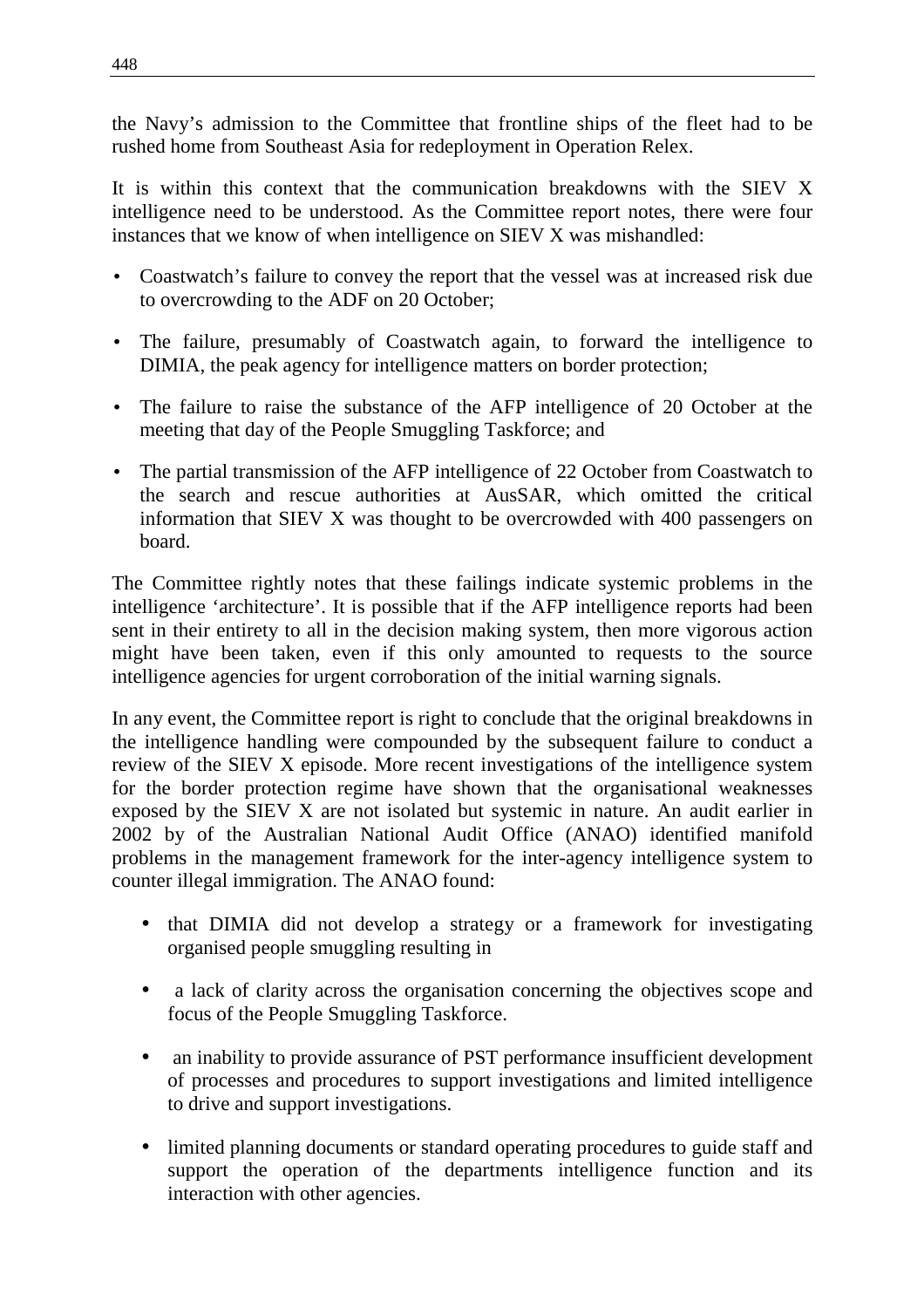- the department did not have a formal risk identification monitoring and management process in place at the corporate or operational level. There was no systematic or proactive approach to identify manage or monitor various risks associated with measures to prevent detect and disrupt unlawful entry. *This risk management strategy is not expected to be operational until 2003.*
- No structural process for identifying priority areas
- DIMIA should conduct a formal assessment of risks and controls in relation to prevention of unlawful entry to Australia. 6
- Intelligence Analysis Section did *not* have a database to store, manage or analyse information.<sup>7</sup>
- The extent to which activities contribute to deterring unauthorised boat arrivals is difficult to measure.<sup>8</sup>

The evidence before the committee regarding the 'children overboard incident' and the sinking of the SIEV X highlights the dangers of implementing policy on the run. The government has instituted a policy designed to ensure that people cannot access their fundamental rights under international law. There is no doubt that this policy implemented a system dangerously different from the previous policy regarding the detection of asylum seekers arriving by boat.

Perhaps the most poignant way of demonstrating this is to note what would have occurred if the SIEV X had been intercepted by an Australian vessel *before* it sank. It is almost certain, based on what has occurred in all other situations since the implementation of Operation Relex, that the first action would *not* have been to ensure the safety of those on board. What would almost certainly have occurred would have been an attempt to turn this horrendously overcrowded boat around and make it sail back to Indonesia.

## **The Pacific Solution**

The Committee failed to make findings or recommendations in regard to a number of significant aspects of the Pacific solution raised in the report. These include the impact of denying access to Australian law by detaining people under these arrangements, the changes to the visa regime and, central to the inquiry, the policy of deterring refugees from applying for asylum in Australia.

 $\overline{a}$ 

<sup>6</sup> Australian National Audit Office*,* Performance Audit Report, *Management Framework for Preventing Unlawful Entry into Australian Territory*, 2001-2002, p 46

<sup>7</sup> Australian National Audit Office*,* Performance report ' *Management Framework for Preventing Unlawful Entry into Australian Territory*' 2001-2002, p..61

<sup>8</sup> ibid, p. 68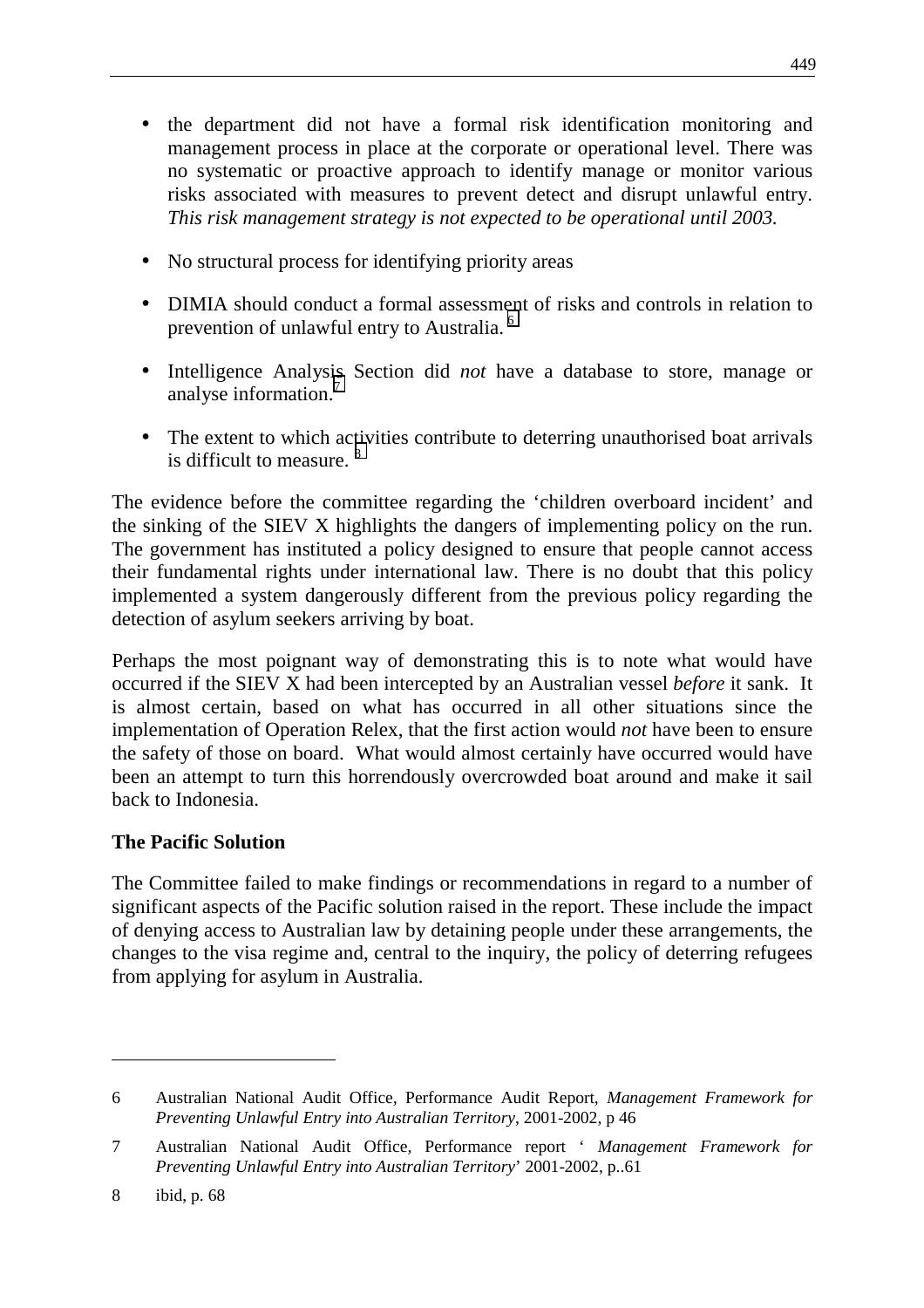The Pacific solution is in clear breach of the Refugee Convention.<sup>9</sup> Article 31 of the Convention requires that contracting states shall not impose penalties on asylum seekers on account of their illegal entry or presence. The detention of refugees is considered to be an exceptional measure, which should be applied on a case-by-case basis with reference to domestic, international refugee and human rights law. Asylum seekers and refugees should not be detained for the purpose of deterrence.<sup>10</sup>

There is no doubt that the drastically different processing regime placed upon those who arrive by sea is not only a penalty, but also a method of Australia avoiding responsibility as a contracting state. The Prime Minister himself has stated that the decision regarding those who come into the country will not be made according to international refugee law but according to criteria set by the Australian government, declaring that 'We will decide who comes to this country and the circumstances by which they come'.<sup>11</sup>

The Australian government has expressly pursued a border protection regime which has the goal of sending a message to those who seek to come to Australia in this manner.<sup>12</sup> Central to this policy is the concept of deterrence. The policy involves preventing asylum seekers from reaching Australia, through the disruption of people smuggling plans or by towing boats back to international waters. Asylum seekers are denied entry and sent to a declared country where they are detained indefinitely.

People detained under the Pacific solution arrangements are prevented from accessing the Australian courts. Their status as refugees is assessed through a different process than that which applies to those who reach the mainland, with no recourse to independent advice or Australian jurisprudence. If they are successful in achieving recognition as refugees, they have no presumption of protection in Australia.

The Pacific Solution also involves the introduction of new visa regimes. Those lucky enough to be granted a visa to Australia are only given temporary protection. This is radically different to those who are granted protection visas offshore. In other words, one class of temporary visa is granted on the sole basis of place of arrival, the other class of visa on the basis of actions taken whilst in transit before seeking asylum. This approach is not only inconsistent and unnecessarily complex, it is also a reflection of the inherently discriminatory and unfair nature of the Government's border protection regime. It should be abolished immediately.

The fact that Temporary Protection Visas also prohibit any form of family reunion is an additional travesty. It should be noted that many of the people on the SIEV X would not have needed to task the risky and ultimately fatal option of trying to travel to Australia by boat if the option of family reunion had been open to them. The fact

 $\overline{a}$ 

 <sup>9</sup> Convention Relating to the Status of Refugees (UN, 1951)

<sup>10</sup> ibid, p.3

<sup>11</sup> September 2001 Re-Election statement

<sup>12</sup> SBS Four Corners Program, *The Inside Story* 2001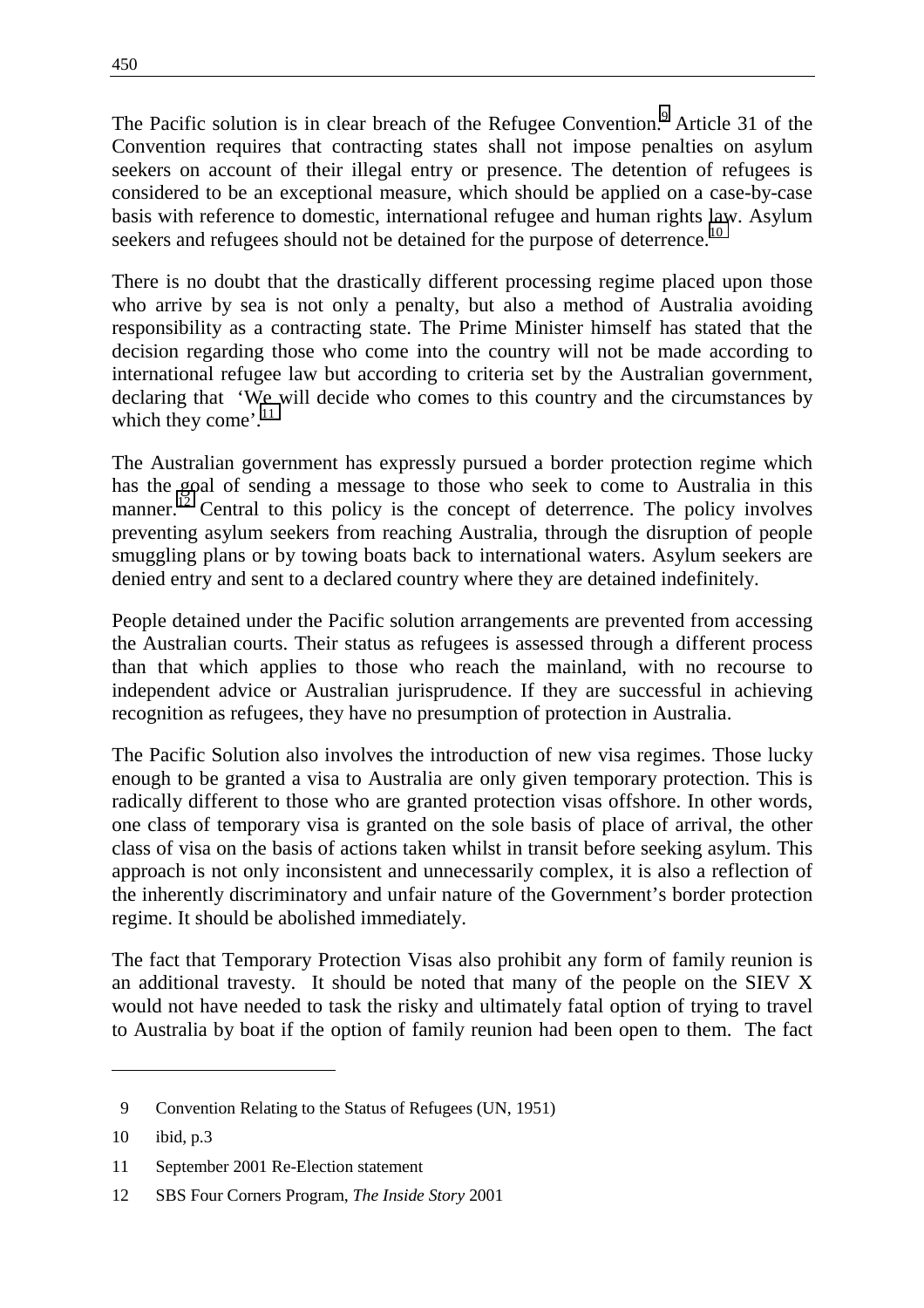that there were such a large number of women and children who lost their lives is no coincidence, but a direct result of the fact that no other options were available to some of them to reunite with their immediate family.

## **Recommendation**

**That the Australian government immediately abolish temporary protection visas and the Pacific Solution, and that acceptance of asylum seekers and processing of claims be done onshore.**

# **Children Overboard**

An unusual aspect of this Inquiry was the provision of a submission by the Federal Parliamentary Press Gallery. This submission was useful in demonstrating how attempts to report accurately and fairly are compromised when Governments or Ministers deliberately seek to conceal or distort facts. However, it also brings into focus the need for media outlets to correct or follow-up stories which have been shown to be inaccurate. This is particularly important in sensitive or potentially inflammatory areas, such as we have seen with asylum seeker stories.

A good example of this was the *Daily Telegraph* story of 13<sup>th</sup> October, 2001. This front page story gave detailed allegations including that boat people broke the arm of a little girl, that Special Air Service troops conducted covert surveillance of a man believed to be a sleeper agent with connections to Osama bin Laden and that a woman tried to throw her daughter over the side of the landing craft. It also concluded that a total of 36 hours of video footage and 800 digital photos showing riots, fights and ship damage had been taken by the Maritime Commander for review and evidence. In response to questioning about this report, Rear Admiral Smith gave the following response:

We investigated it and found that there was no evidence to support any of those allegations: no evidence to support the child having her arm broken; no evidence to support any covert surveillance of anybody—I think a small camera was mentioned in that particular article—it did not happen. There was no evidence to support someone trying to drop a child over the side of the LCM. So in fact, with all those claims, there was no evidence to support them. $^{13}$ 

As far as I am aware, these very serious allegations, which were made in a front-page story of the *Daily Telegraph*, have not been corrected. If they have, I doubt very much is was in large print on the front page. This Committee has rightly pointed out the importance of Ministers and politicians correcting the record when a mistaken allegation has been made. The same responsibility should apply to the media.

Whilst supporting the Committee's findings in this area, I comment on the decision of the Committee not to utilise all its powers in attempting to get key witnesses before the Committee. It is clear that key questions have remained unanswered. The

 $\overline{a}$